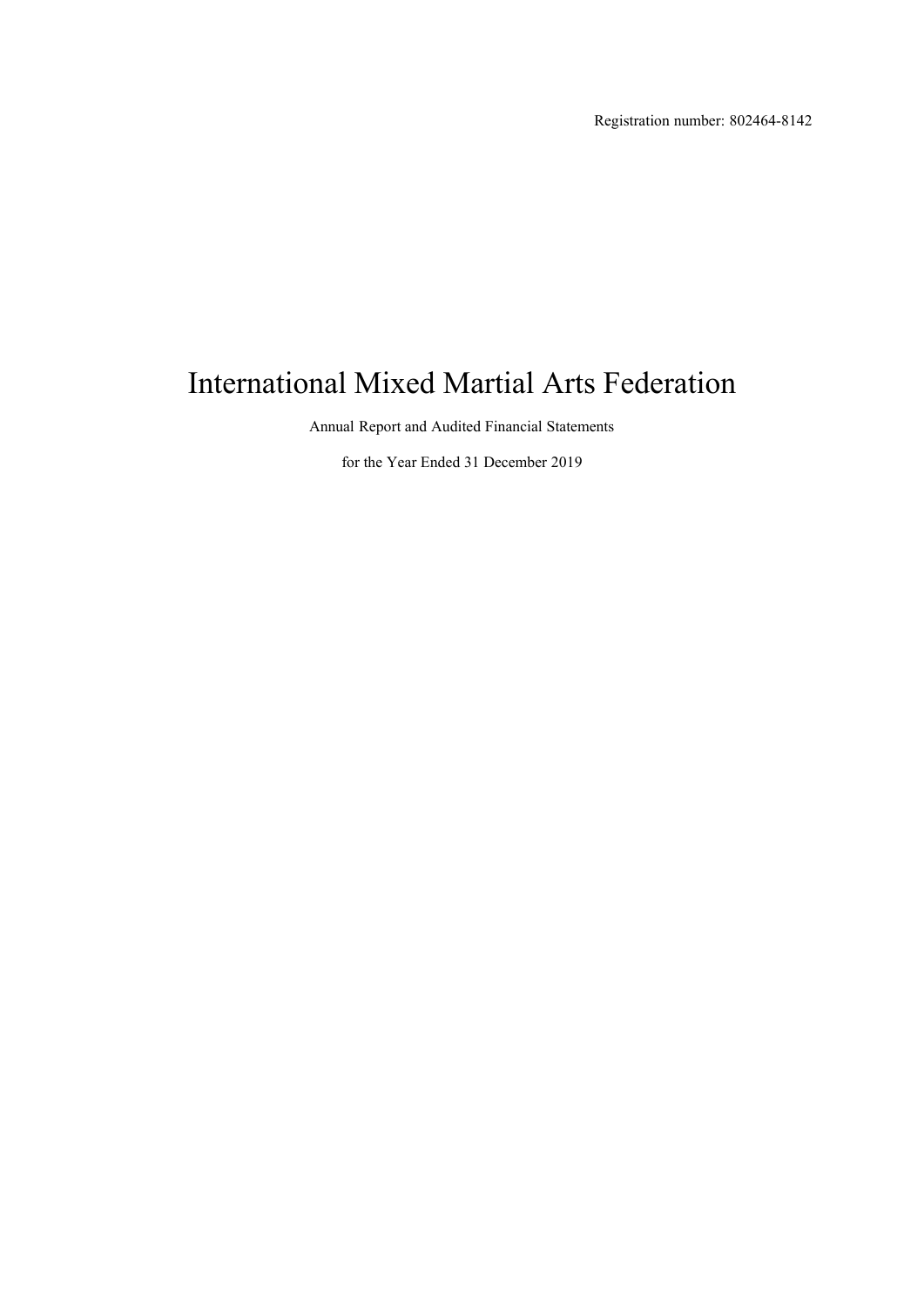### **Contents**

| Company Information               | $\mathbf{1}$   |
|-----------------------------------|----------------|
| Strategic Report                  | 2              |
| <b>Accountants' Report</b>        | 3              |
| Independent Auditor's Report      | $\overline{4}$ |
| Profit and Loss Account           | 5              |
| <b>Balance Sheet</b>              | 6              |
| Statement of Changes in Equity    | $\tau$         |
| Notes to the Financial Statements | 8 to 11        |
| Detailed Profit and Loss Account  | 12 to 14       |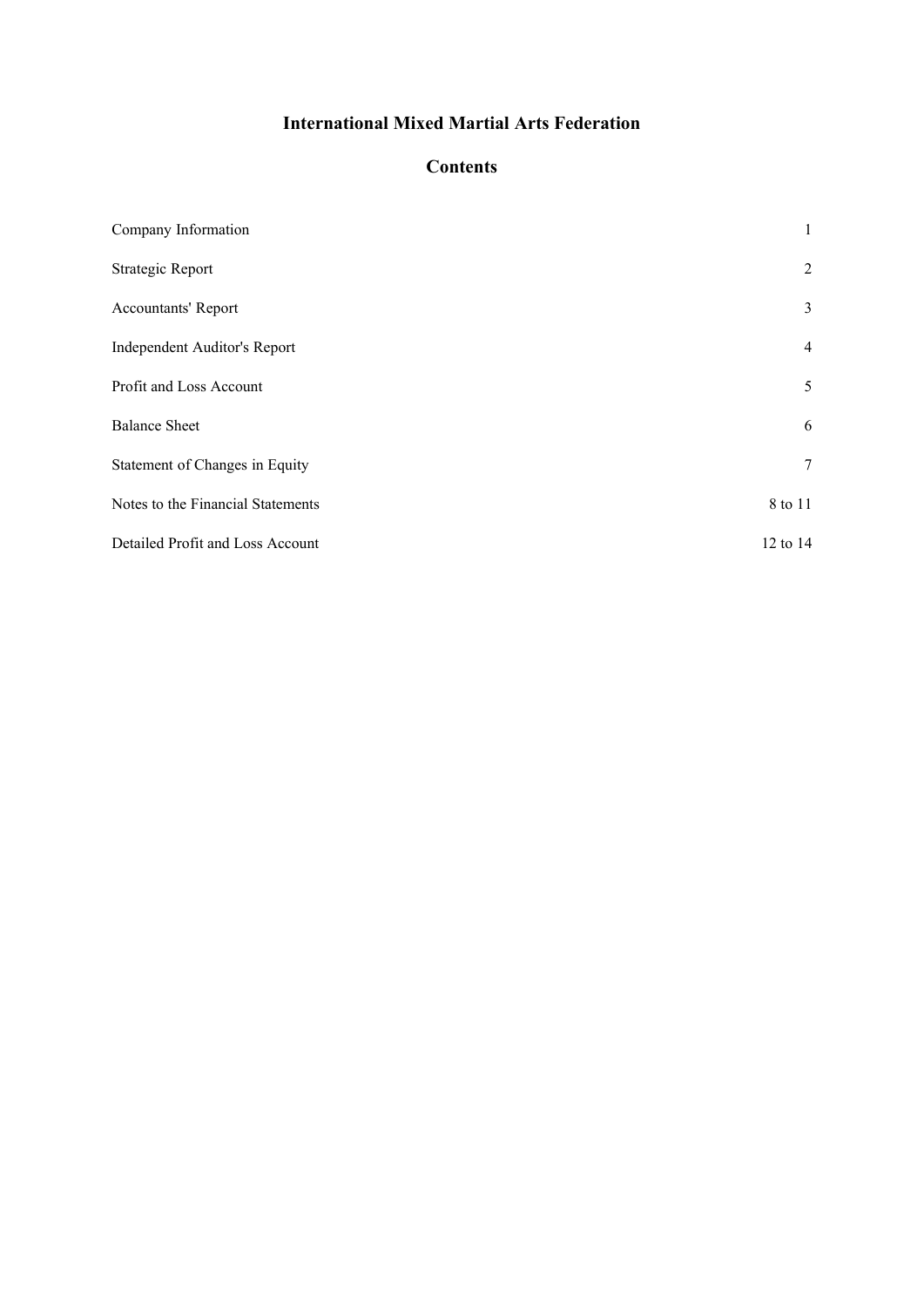### **Company Information**

#### <span id="page-2-1"></span><span id="page-2-0"></span>**Registered office** C/O Tessa Sanderson Foundation, Newham College-Stratford Campus, Welfare Road London E15 4HT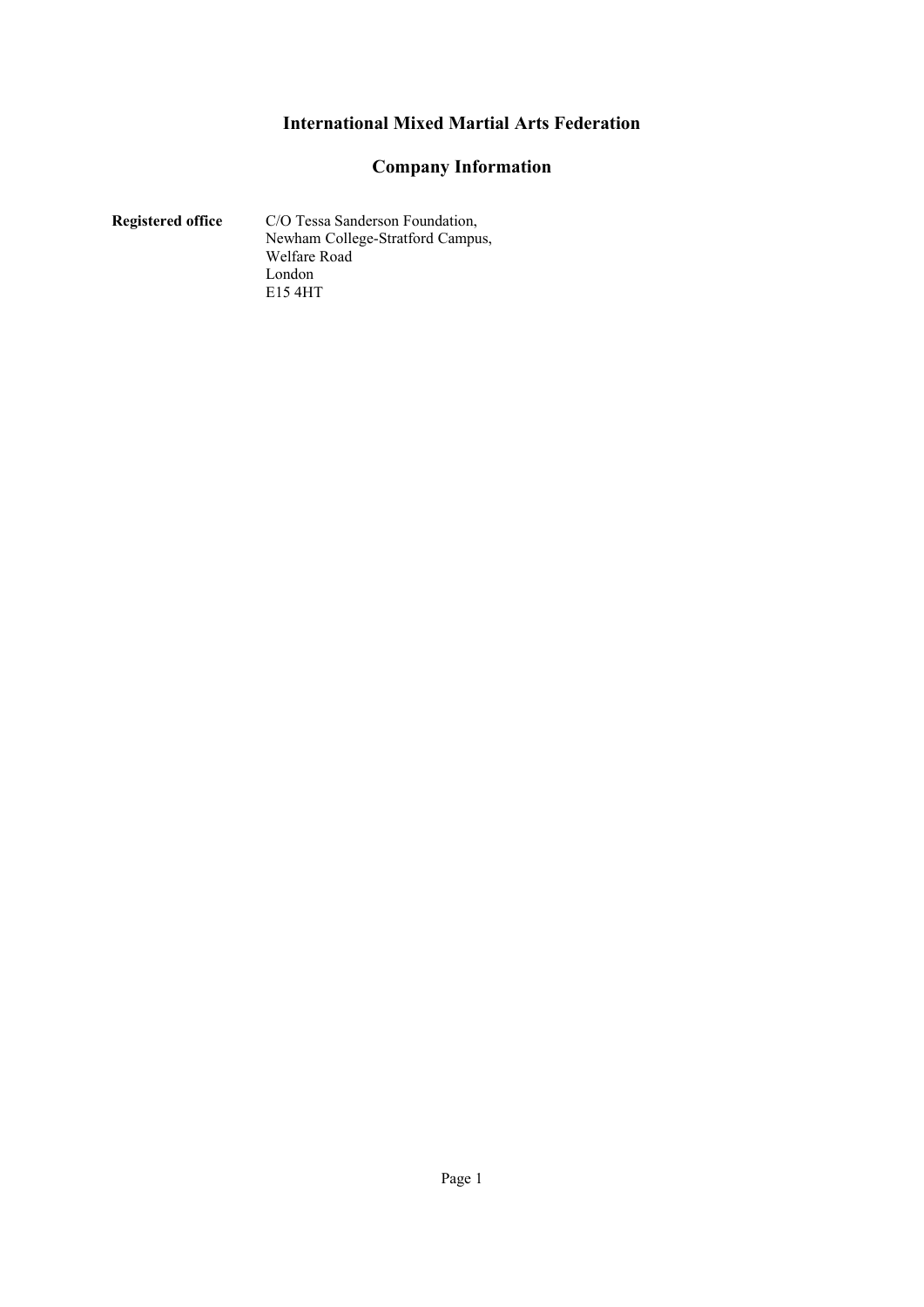### **Strategic Report for the Year Ended 31 December 2019**

<span id="page-3-1"></span><span id="page-3-0"></span>The directors present their strategic report for the year ended 31 December 2019.

This financial report is prepared in US Dollars, \$

#### **Operations**

International Mixed Martial Arts Federation (IMMAF), SE registration no 802464-8142, is a non-profit organisation constituted according to Swedish law and which is composed of autonomous and independent national federations and other national organisations. The non-profit organisation was founded in 2012.

#### **Objectives**

The objectives of IMMAF are:

• Promote and develop the sport of mixed martial arts (MMA) at all levels, as a means to contribute to the positive development of society;

• Assist its Members in strengthening their position as national leaders;

• Develop specific services for its Members and provide them with assistance, training and support;

• Increase the level of recognition of IMMAF and its Members by GAISF and the Olympic Movement stakeholders as well as by other entities involved in the sport;

• Organise international championships, tournaments, contests between countries and large sporting events;

• Provide administrative and other appropriate support to its Members;

• Recognise the autonomy of its Members and between its Members and any other sport organisation;

- Coordinate and protect the common interest of its Members;
- Collaborate with organisations having as their objective the promotion of MMA on a worldwide basis;

• Collect, collate and circulate information to and among its Members.

Approved by the Board on 26 November 2020 and signed on its behalf by:

**Brown (Nov 27, 2020 18:44 GMT)** [Kerrith Brown](https://eu1.documents.adobe.com/verifier?tx=CBJCHBCAABAAax9zwxv5dMeiGrRFvi4qVHJQHuNMxU68)

......................................... Kerrith Brown President

.........................................

Bertrand Amoussou

Rowin

Raymond Wayne Phillips (Dec 4, 2020 13:22 GMT+2) Raymond Phillips

[George Sallfeldt](https://eu1.documents.adobe.com/verifier?tx=CBJCHBCAABAAax9zwxv5dMeiGrRFvi4qVHJQHuNMxU68) (Dec 16, 2020 17:46 GMT+1)<br>George Sallfeldt (Dec 16, 2020 17:46 GMT+1)

George Sallfeldt Vice President

 $\overline{OQ\cdot 34 \text{ GMT+1}}$ 

.........................................

 $B = 6$ uenou (Dec 8, 2020 05:23 HST) [wissam abi nader \(Dec 8, 2020 12:40 GMT+4\)](https://eu1.documents.adobe.com/verifier?tx=CBJCHBCAABAAax9zwxv5dMeiGrRFvi4qVHJQHuNMxU68)

......................................... Wissam Abi Nader

Trypo [Tatiana Klimenko \(Dec 7, 2020 16:39 GMT+3\)](https://eu1.documents.adobe.com/verifier?tx=CBJCHBCAABAAax9zwxv5dMeiGrRFvi4qVHJQHuNMxU68) ......................................... Tatiana Klimenko

Tom Madsen

M ......................................... [Stewart Brain \(Nov 28, 2020 05:29 GMT+10\)](https://adobefreeuserschannel.eu1.documents.adobe.com/verifier?tx=CBJCHBCAABAAax9zwxv5dMeiGrRFvi4qVHJQHuNMxU68)

Stewart Brain

[.......................................](https://eu1.documents.adobe.com/verifier?tx=CBJCHBCAABAAax9zwxv5dMeiGrRFvi4qVHJQHuNMxU68).. Galimzhan Yessenov (Jan 28, 2021 14:05 GMT+6)Galimzhan Yessenov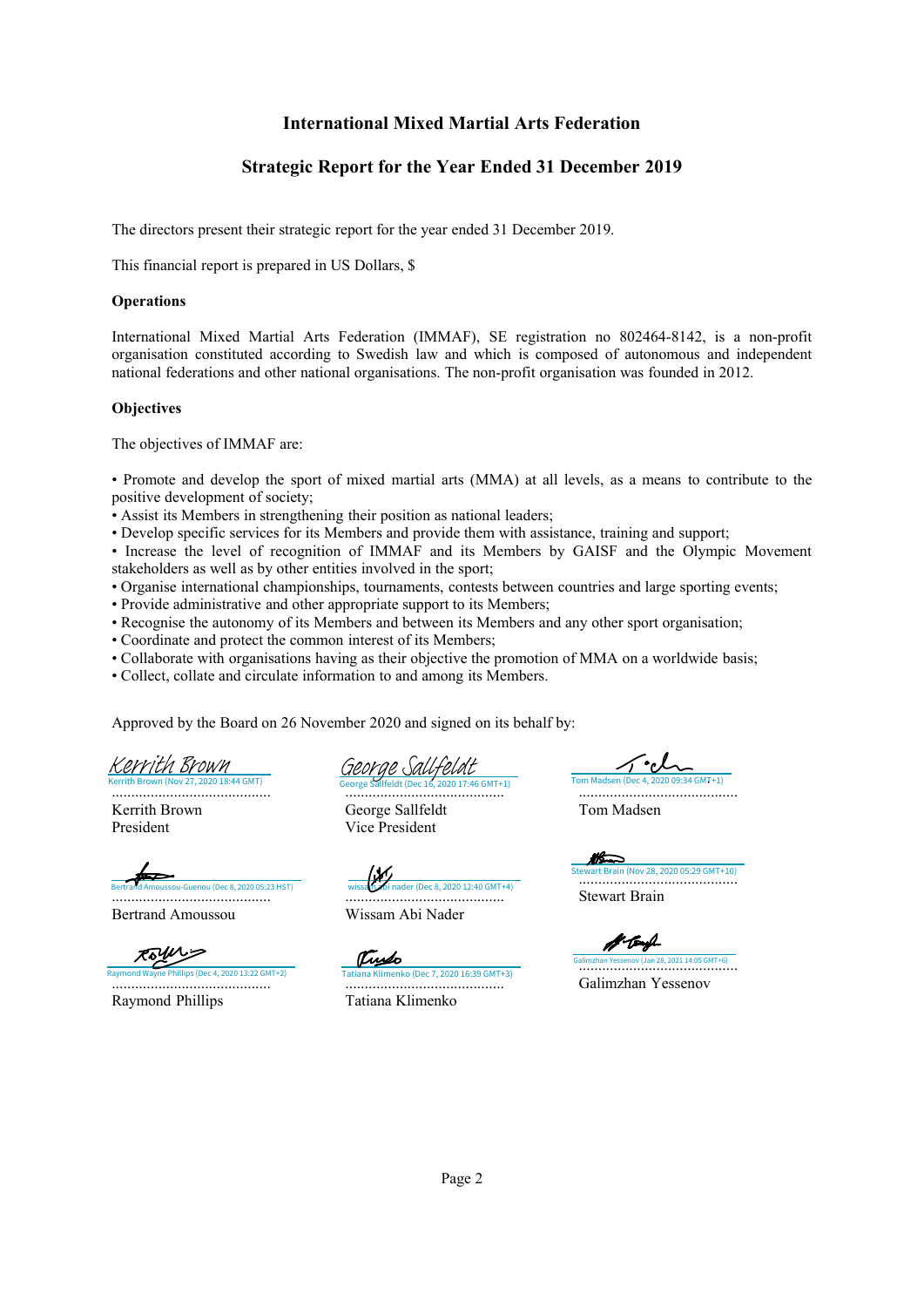### <span id="page-4-1"></span>**Accountants' Report to the Board of Directors on the Preparation of the Unaudited Statutory Accounts of International Mixed Martial Arts Federation for the Year Ended 31 December 2019**

<span id="page-4-0"></span>We have prepared for your approval the accounts of International Mixed Martial Arts Federation for the year ended 31 December 2019 as set out on pages [5](#page-6-2) to [11](#page-6-2) from the company's accounting records and from information and explanations you have given us.

This report is made solely to the Board of Directors of International Mixed Martial Arts Federation, as a body, in accordance with the terms of our engagement letter. Our work has been undertaken solely to prepare for your approval the accounts of International Mixed Martial Arts Federation and state those matters that we have agreed to state to the Board of Directors of International Mixed Martial Arts Federation, as a body. To the fullest extent permitted by law, we do not accept or assume responsibility to anyone other than International Mixed Martial Arts Federation and its Board of Directors as a body for our work or for this report.

It is your duty to ensure that International Mixed Martial Arts Federation has kept adequate accounting records and to prepare statutory accounts that give a true and fair view of the assets, liabilities, financial position and loss of International Mixed Martial Arts Federation. You consider that International Mixed Martial Arts Federation is exempt from the statutory audit requirement for the year.

We have not been instructed to carry out an audit or a review of the accounts of International Mixed Martial Arts Federation. For this reason, we have not verified the accuracy or completeness of the accounting records or information and explanations you have given to us and we do not, therefore, express any opinion on the statutory accounts.

...................................... R S Sohal (Nov 27, 2020 20:31 GMT) [R S Sohal](https://eu1.documents.adobe.com/verifier?tx=CBJCHBCAABAAax9zwxv5dMeiGrRFvi4qVHJQHuNMxU68)

SOHALS

16 Binley Road Coventry CV3 1HZ 26 November 2020

Page 3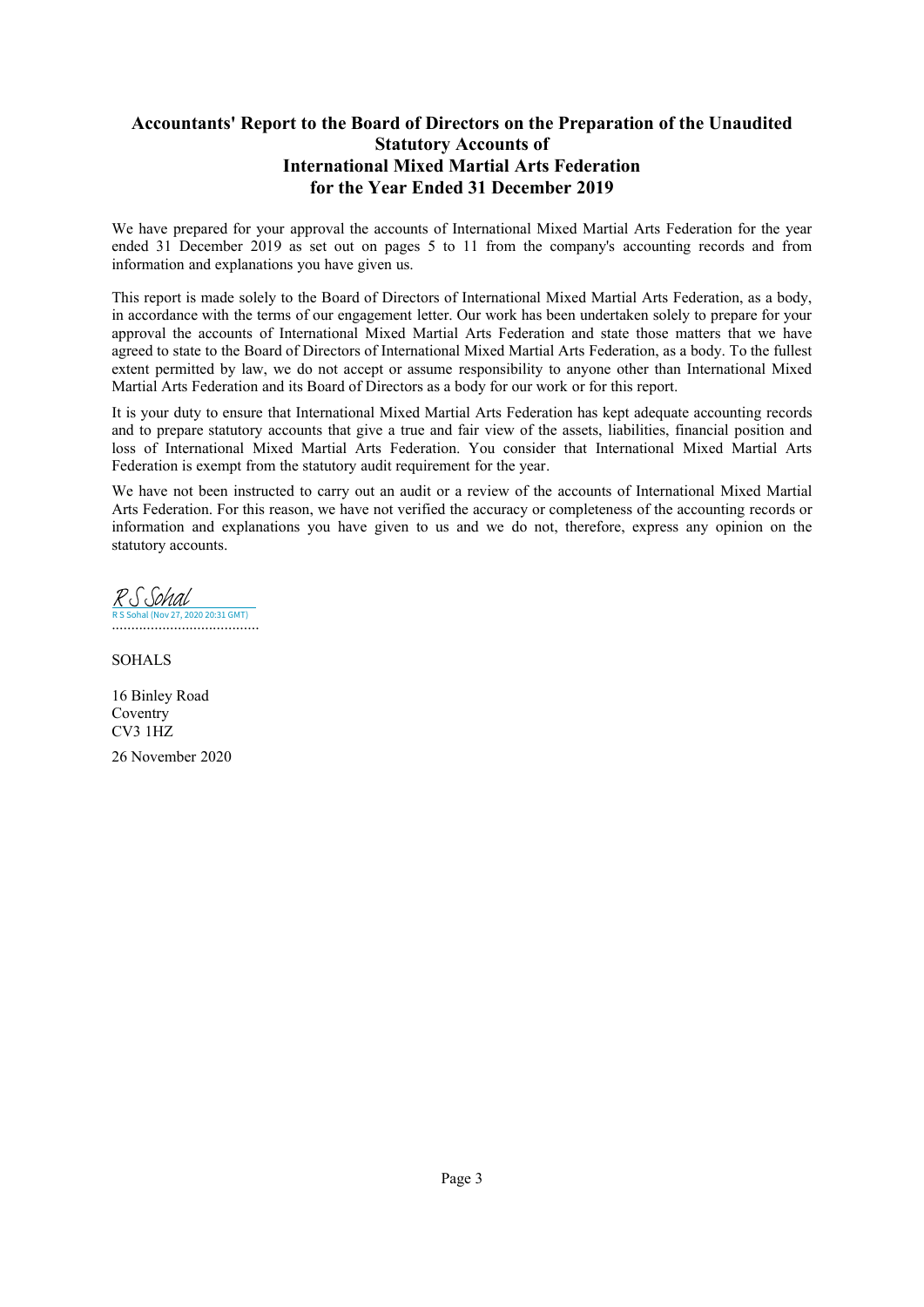### <span id="page-5-1"></span>**Independent Auditor's Report to the Members of International Mixed Martial Arts Federation**

<span id="page-5-0"></span>The audit report was given to the Board for International Mixed Martial Arts Federation on

........................................................

Le If Sharle<br>[Leif Skarle](https://eu1.documents.adobe.com/verifier?tx=CBJCHBCAABAAup6rHVEUHLnmFMIR2OM-9O2zEMhoxUdv) (Feb 4, 2021 08:24 GMT+1)

Leif Skarle Chartered Accountant Statutory Auditor

26 November 2020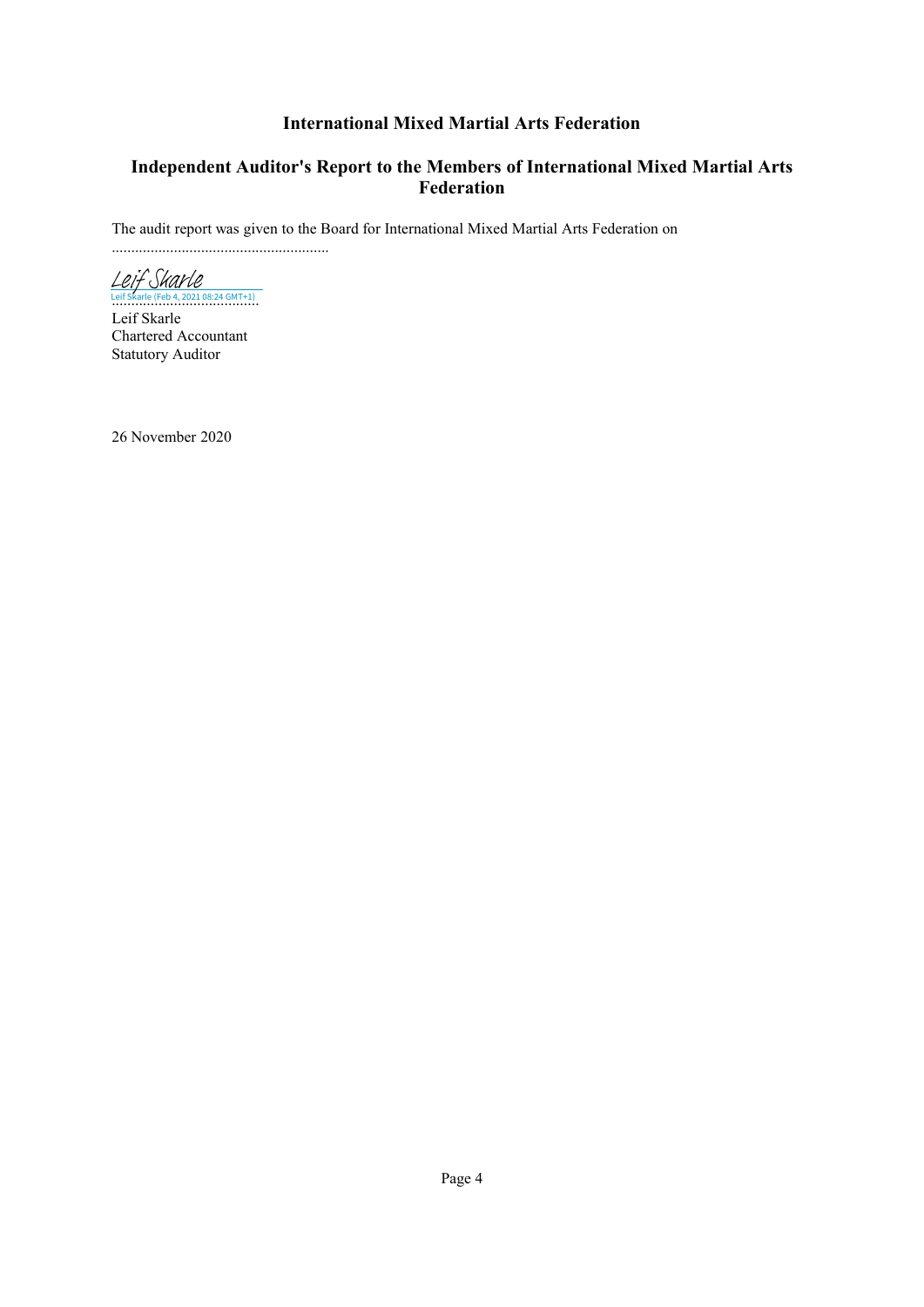### **Profit and Loss Account for the Year Ended 31 December 2019**

<span id="page-6-2"></span><span id="page-6-1"></span><span id="page-6-0"></span>

|                                       | <b>Note</b> | 2019<br>\$  | 2018<br>\$  |
|---------------------------------------|-------------|-------------|-------------|
| Turnover                              |             | 2,379,701   | 1,760,864   |
| Cost of sales                         |             | (1,289,669) | (1,046,253) |
| Gross profit                          |             | 1,090,032   | 714,611     |
| Distribution costs                    |             | (34)        | (784)       |
| Administrative expenses               |             | (1,099,941) | (716, 425)  |
| Operating loss                        |             | (9, 943)    | (2,598)     |
| Interest payable and similar expenses | 2           | (19, 377)   | 27,228      |
| (Loss)/profit before tax              |             | (29, 320)   | 24,630      |
| (Loss)/profit for the financial year  |             | (29, 320)   | 24,630      |

The above results were derived from continuing operations.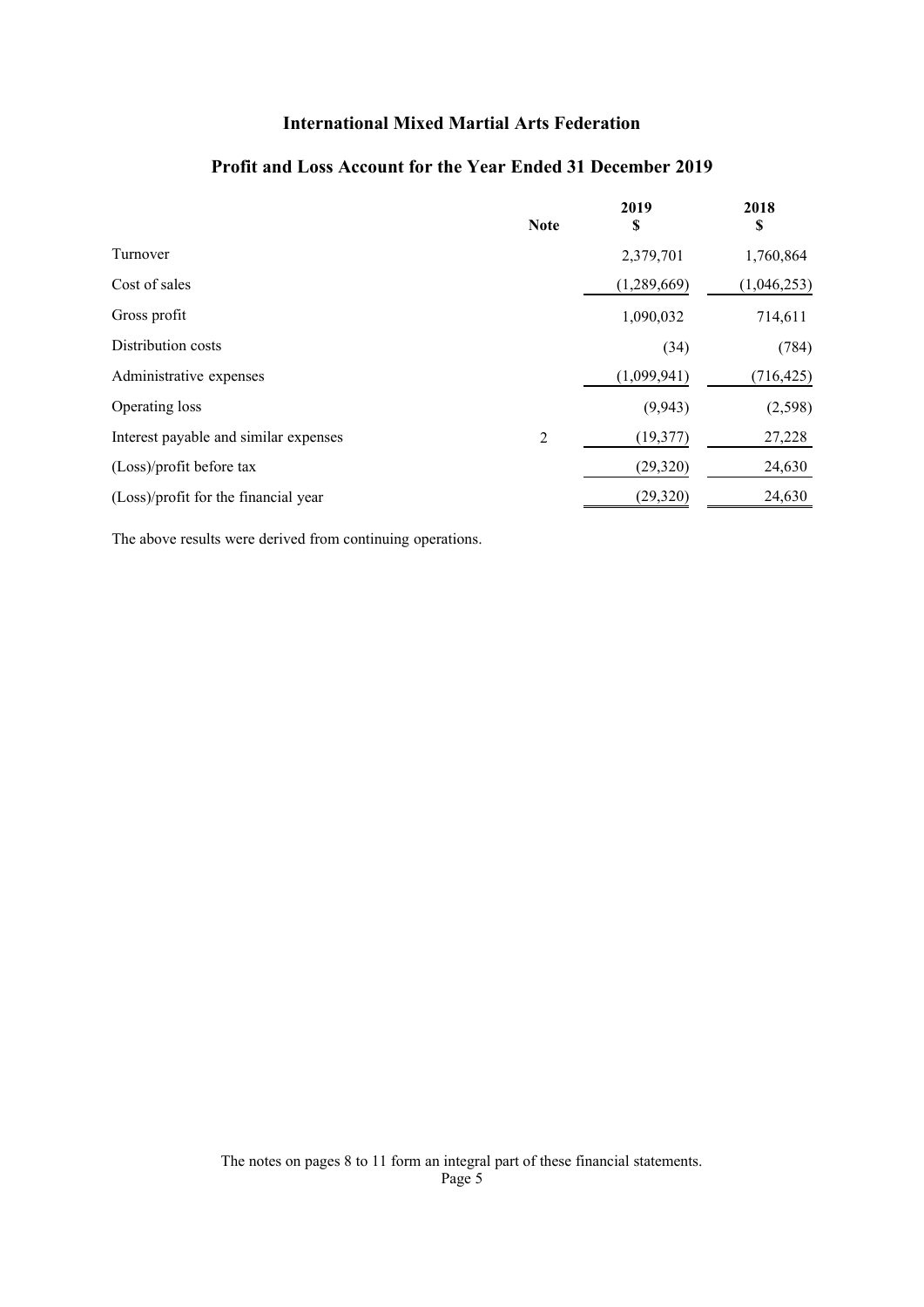### **(Registration number: 802464-8142) Balance Sheet as at 31 December 2019**

<span id="page-7-1"></span><span id="page-7-0"></span>

|                                                | <b>Note</b> | 2019       | 2018<br>\$ |
|------------------------------------------------|-------------|------------|------------|
|                                                |             | \$         |            |
| <b>Fixed assets</b>                            |             |            |            |
| Tangible assets                                | 4           | 2,523      | 2,420      |
| <b>Current assets</b>                          |             |            |            |
| Debtors                                        | 5           | 66,709     | 126,100    |
| Cash at bank and in hand                       |             | 13,759     | 10,955     |
|                                                |             | 80,468     | 137,055    |
| Creditors: Amounts falling due within one year | 7           | (506, 395) | (540, 636) |
| <b>Net current liabilities</b>                 |             | (425, 927) | (403, 581) |
| <b>Net liabilities</b>                         |             | (423, 404) | (401, 161) |
| <b>Capital and reserves</b>                    |             |            |            |
| Profit and loss account                        |             | (423, 404) | (401, 161) |
| Total equity                                   |             | (423, 404) | (401, 161) |

Approved and authorised by the Board on 26 November 2020 and signed on its behalf by:

Vice President

2020 18:44 GMT) [Kerrith Brown](https://eu1.documents.adobe.com/verifier?tx=CBJCHBCAABAAax9zwxv5dMeiGrRFvi4qVHJQHuNMxU68)

......................................... Kerrith Brown President

ertrand Amoussou-Guenou (Dec 8, 2020 05:23 HST)

Bertrand Amoussou

Royers ......................................... [Raymond Wayne Phillips \(Dec 4, 2020 13:22 GMT+2\)](https://eu1.documents.adobe.com/verifier?tx=CBJCHBCAABAAax9zwxv5dMeiGrRFvi4qVHJQHuNMxU68) [Tatiana Klimenko \(Dec 7, 2020 16:39 GMT+3\)](https://eu1.documents.adobe.com/verifier?tx=CBJCHBCAABAAax9zwxv5dMeiGrRFvi4qVHJQHuNMxU68) Raymond Phillips

[George Sallfeldt](https://eu1.documents.adobe.com/verifier?tx=CBJCHBCAABAAax9zwxv5dMeiGrRFvi4qVHJQHuNMxU68) (Dec 16, 2020 17:46 GMT+1) George Sallfeldt

......................................... Wissam Abi Nader **Berthrand Amoust Chec 8, 2020 12:40 GMT+4)** with a strand abi nader (Dec 8, 2020 12:40 GMT+4)

Tryso ......................................... Tatiana Klimenko

......................................... [Tom Madsen \(Dec 4, 2020 09:34 GMT+1\)](https://eu1.documents.adobe.com/verifier?tx=CBJCHBCAABAAax9zwxv5dMeiGrRFvi4qVHJQHuNMxU68)

Tom Madsen

M ......................................... [Stewart Brain \(Nov 28, 2020 05:29 GMT+10\)](https://adobefreeuserschannel.eu1.documents.adobe.com/verifier?tx=CBJCHBCAABAAax9zwxv5dMeiGrRFvi4qVHJQHuNMxU68) Stewart Brain

A-tayl ov (Jan 28, 2021 14:05 GMT+6) Galimzhan Yessenov (Jan 28, 2021 14:05 GMT+ Galimzhan Yessenov

The notes on pages [8](#page-9-0) to [11](#page-9-0) form an integral part of these financial statements. Page 6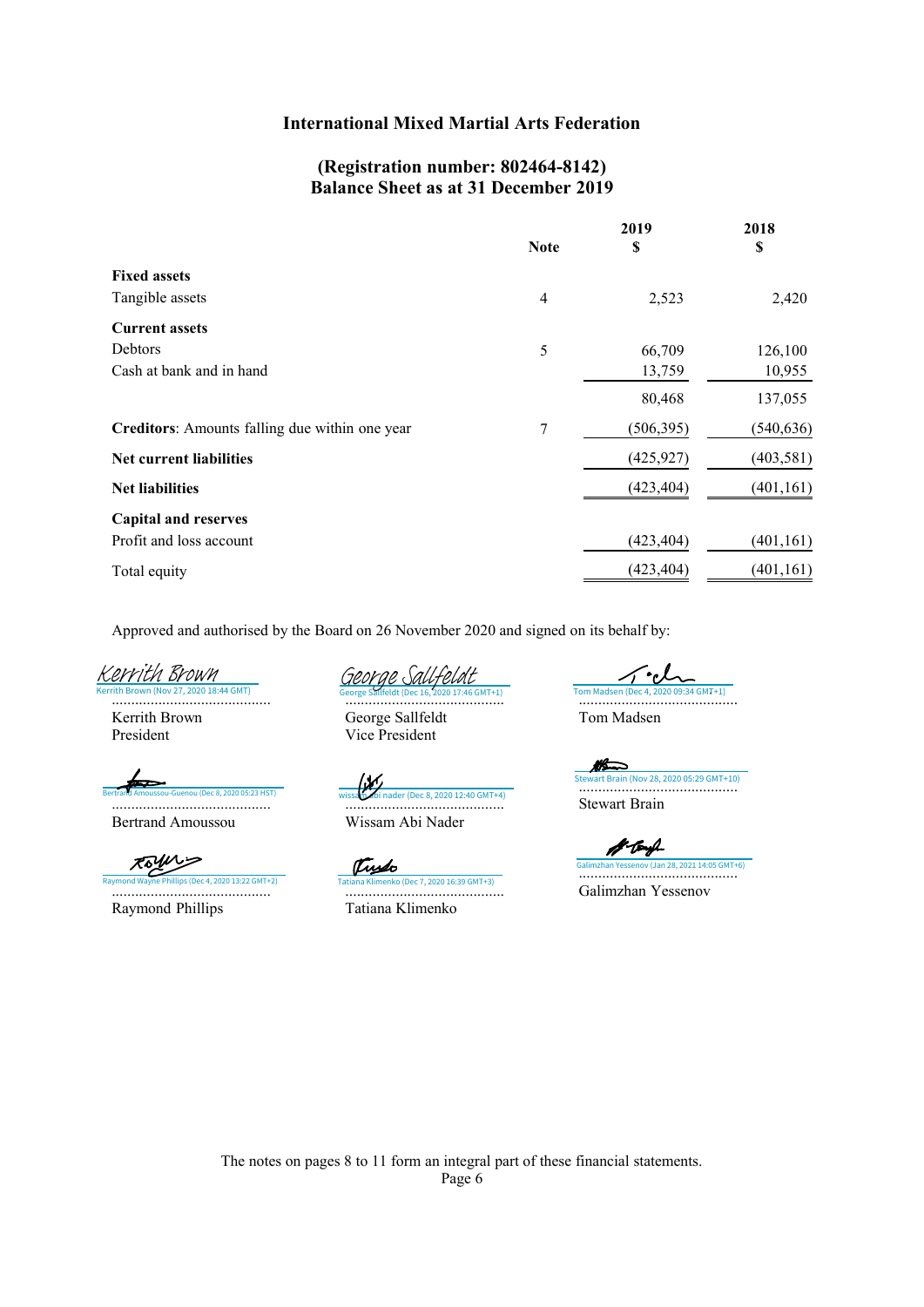### **Statement of Changes in Equity for the Year Ended 31 December 2019**

<span id="page-8-1"></span><span id="page-8-0"></span>

|                              | <b>Profit and loss</b><br>account<br>S | <b>Total</b>      |
|------------------------------|----------------------------------------|-------------------|
| At 1 January 2019            | (401, 161)                             | (401, 161)        |
| Loss for the year            | (29,320)                               | (29,320)          |
| Foreign currency translation | 7,077                                  | 7,077             |
| Total comprehensive income   | (22, 243)                              | (22, 243)         |
| At 31 December 2019          | (423, 404)                             | (423, 404)        |
|                              | <b>Profit and loss</b><br>account<br>S | <b>Total</b><br>S |
| At 1 January 2018            | (425,791)                              | (425,791)         |
| Profit for the year          | 24,630                                 | 24,630            |
| Total comprehensive income   | 24,630                                 | 24,630            |
| At 31 December 2018          | (401, 161)                             | (401, 161)        |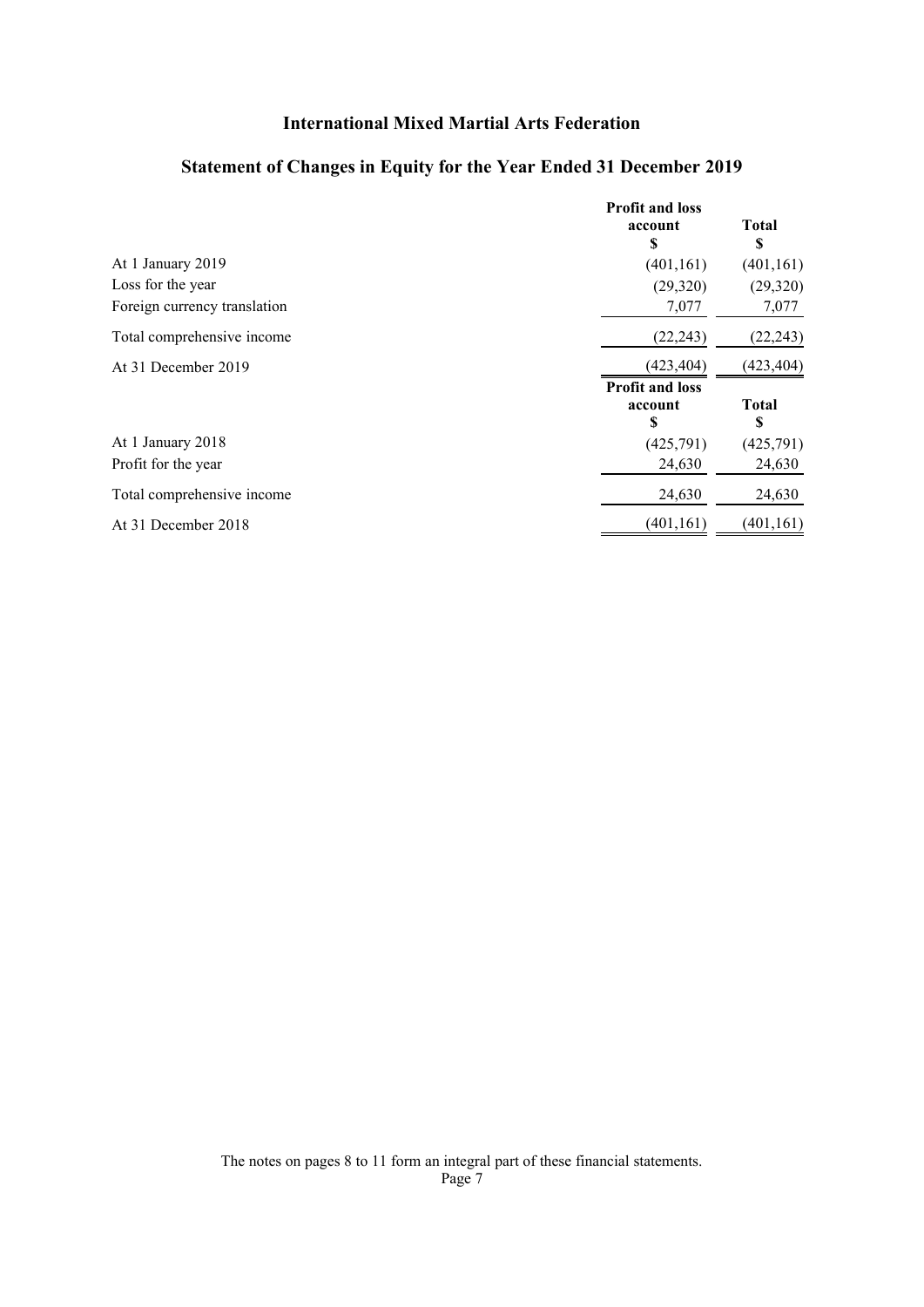#### <span id="page-9-1"></span>**Notes to the Financial Statements for the Year Ended 31 December 2019**

#### <span id="page-9-0"></span>**[1](#page-9-0) Accounting policies**

#### **Summary of significant accounting policies and key accounting estimates**

The principal accounting policies applied in the preparation of these financial statements are set out below. These policies have been consistently applied to all the years presented, unless otherwise stated.

#### **Statement of compliance**

These financial statements were prepared in accordance with Financial Reporting Standard 102 'The Financial Reporting Standard applicable in the UK and Republic of Ireland'.

#### **Basis of preparation**

These financial statements have been prepared using the historical cost convention except that as disclosed in the accounting policies certain items are shown at fair value.

#### **Revenue recognition**

Turnover comprises the fair value of the consideration received or receivable for the sale of goods and provision of services in the ordinary course of the company's activities. Turnover is shown net of sales/value added tax, returns, rebates and discounts.

The company recognises revenue when:

The amount of revenue can be reliably measured;

it is probable that future economic benefits will flow to the entity;

and specific criteria have been met for each of the company's activities.

#### **Foreign currency transactions and balances**

Transactions in foreign currencies are initially recorded at the functional currency rate prevailing at the date of the transaction. Monetary assets and liabilities denominated in foreign currencies are retranslated into the respective functional currency of the entity at the rates prevailing on the reporting period date. Non-monetary items carried at fair value that are denominated in foreign currencies are retranslated at the rate on the date when the fair value is re-measured.

Non-monetary items measured in terms of historical cost in a foreign currency are not retranslated.

#### **Tangible assets**

Tangible assets are stated in the statement of financial position at cost, less any subsequent accumulated depreciation and subsequent accumulated impairment losses.

The cost of tangible assets includes directly attributable incremental costs incurred in their acquisition and installation.

#### **Depreciation**

Depreciation is charged so as to write off the cost of assets, other than land and properties under construction over their estimated useful lives, as follows:

**Asset class Depreciation method and rate**

Office equipment 25% reducing balance

#### **Cash and cash equivalents**

Cash and cash equivalents comprise cash on hand and call deposits, and other short-term highly liquid investments that are readily convertible to a known amount of cash and are subject to an insignificant risk of change in value.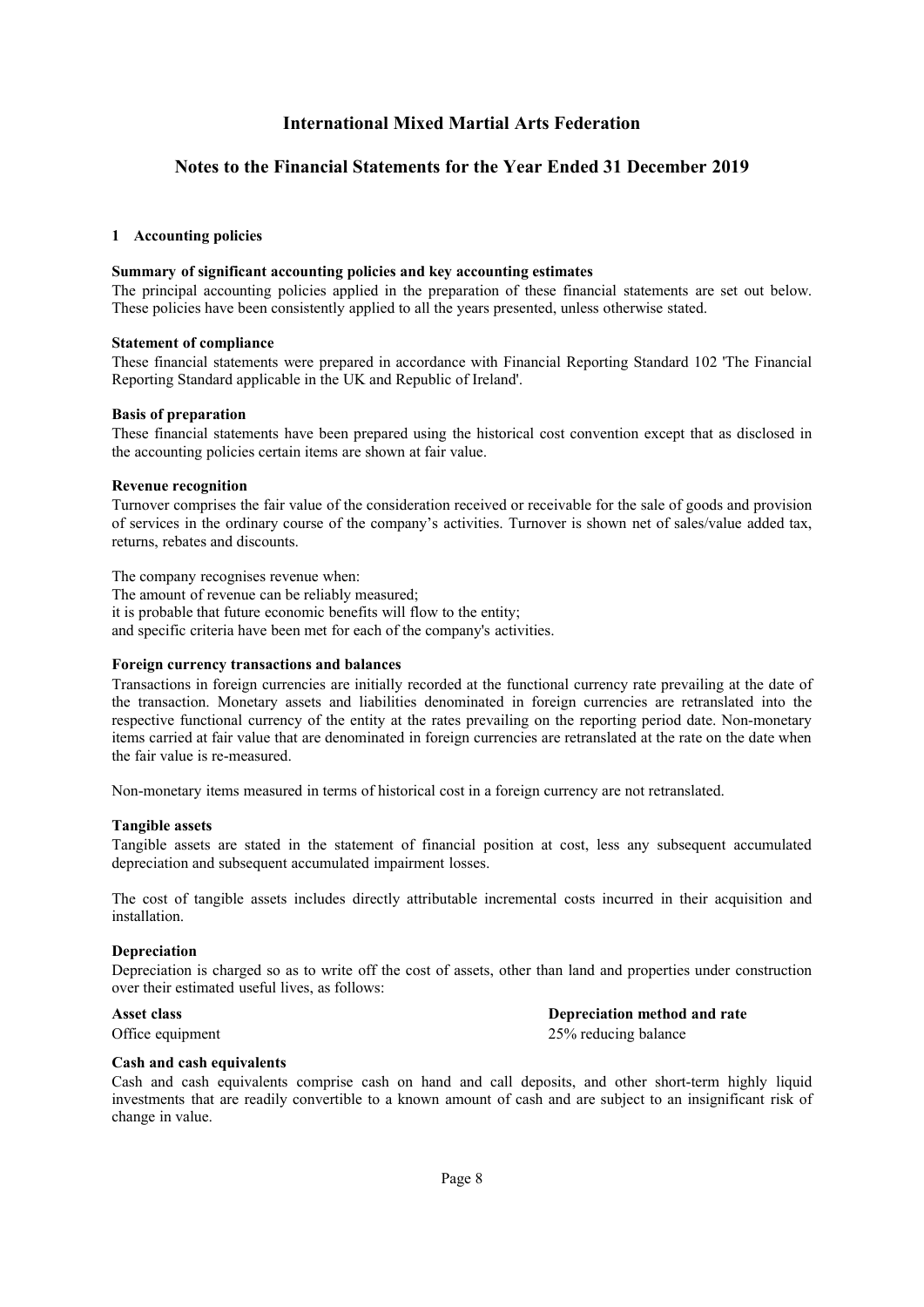#### <span id="page-10-1"></span>**Notes to the Financial Statements for the Year Ended 31 December 2019**

#### **Trade debtors**

Trade debtors are amounts due from customers for merchandise sold or services performed in the ordinary course of business.

Trade debtors are recognised initially at the transaction price. They are subsequently measured at amortised cost using the effective interest method, less provision for impairment. A provision for the impairment of trade debtors is established when there is objective evidence that the company will not be able to collect all amounts due according to the original terms of the receivables.

#### **Trade creditors**

Trade creditors are obligations to pay for goods or services that have been acquired in the ordinary course of business from suppliers. Accounts payable are classified as current liabilities if the company does not have an unconditional right, at the end of the reporting period, to defer settlement of the creditor for at least twelve months after the reporting date. If there is an unconditional right to defer settlement for at least twelve months after the reporting date, they are presented as non-current liabilities.

Trade creditors are recognised initially at the transaction price and subsequently measured at amortised cost using the effective interest method.

#### **Borrowings**

Interest-bearing borrowings are initially recorded at fair value, net of transaction costs. Interest-bearing borrowings are subsequently carried at amortised cost, with the difference between the proceeds, net of transaction costs, and the amount due on redemption being recognised as a charge to the Profit and Loss Account over the period of the relevant borrowing.

Interest expense is recognised on the basis of the effective interest method and is included in interest payable and similar charges.

<span id="page-10-0"></span>Borrowings are classified as current liabilities unless the company has an unconditional right to defer settlement of the liability for at least twelve months after the reporting date.

#### **[2](#page-10-0) Interest payable and similar expenses**

<span id="page-10-2"></span>

|                                                                          | 2019   | 2018      |
|--------------------------------------------------------------------------|--------|-----------|
|                                                                          | S      | \$        |
| Interest on obligations under finance leases and hire purchase contracts |        | 9,580     |
| Foreign exchange (gains) / losses                                        | 19,377 | (36, 808) |
|                                                                          | 19.377 | (27, 228) |
| Directors' remuneration<br>3                                             |        |           |
| The directors' remuneration for the year was as follows:                 |        |           |

|              | 2019    | 2018    |
|--------------|---------|---------|
|              |         | ۱P      |
| Remuneration | 367,085 | 290,364 |
|              |         |         |

**2019**

**2018**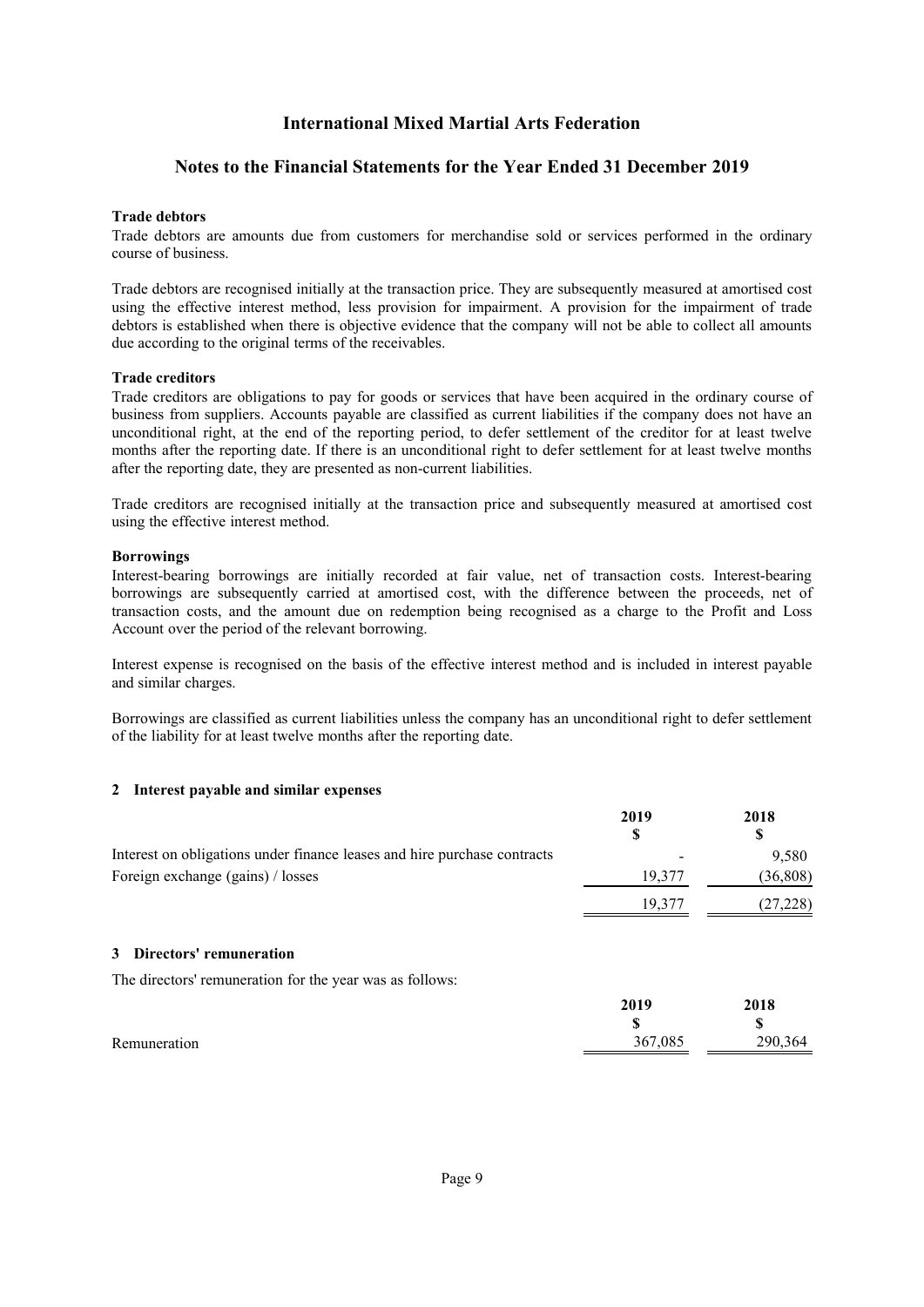### <span id="page-11-3"></span>**Notes to the Financial Statements for the Year Ended 31 December 2019**

### <span id="page-11-0"></span>**[4](#page-11-0) Tangible assets**

|                                       | Furniture,<br>fittings and<br>equipment<br>S | <b>Total</b><br>\$ |
|---------------------------------------|----------------------------------------------|--------------------|
| <b>Cost or valuation</b>              |                                              |                    |
| At 1 January 2019                     | 3,613                                        | 3,613              |
| Additions                             | 137                                          | 137                |
| At 31 December 2019                   | 3,750                                        | 3,750              |
| Depreciation                          |                                              |                    |
| At 1 January 2019                     | 1,193                                        | 1,193              |
| Charge for the year                   | 34                                           | 34                 |
| At 31 December 2019                   | 1,227                                        | 1,227              |
| <b>Carrying amount</b>                |                                              |                    |
| At 31 December 2019                   | 2,523                                        | 2,523              |
| At 31 December 2018                   | 2,420                                        | 2,420              |
| <b>Debtors</b><br>5                   | 2019<br>\$                                   | 2018<br>\$         |
| Trade debtors                         | 64,352                                       | 126,100            |
| Prepayments                           | 2,357                                        |                    |
| Total current trade and other debtors | 66,709                                       | 126,100            |
| 6 Cash and cash equivalents           |                                              |                    |
|                                       | 2019<br>\$                                   | 2018<br>\$         |
|                                       |                                              |                    |

<span id="page-11-4"></span><span id="page-11-1"></span>

| Cash on hand                                         |           | 2,308  |
|------------------------------------------------------|-----------|--------|
| Cash at bank                                         | 13,759    | 8,647  |
|                                                      | 13,759    | 10,955 |
| Bank overdrafts                                      | (24, 400) |        |
| Cash and cash equivalents in statement of cash flows | (10, 641) | 10,955 |

#### <span id="page-11-2"></span>**[7](#page-11-2) Creditors**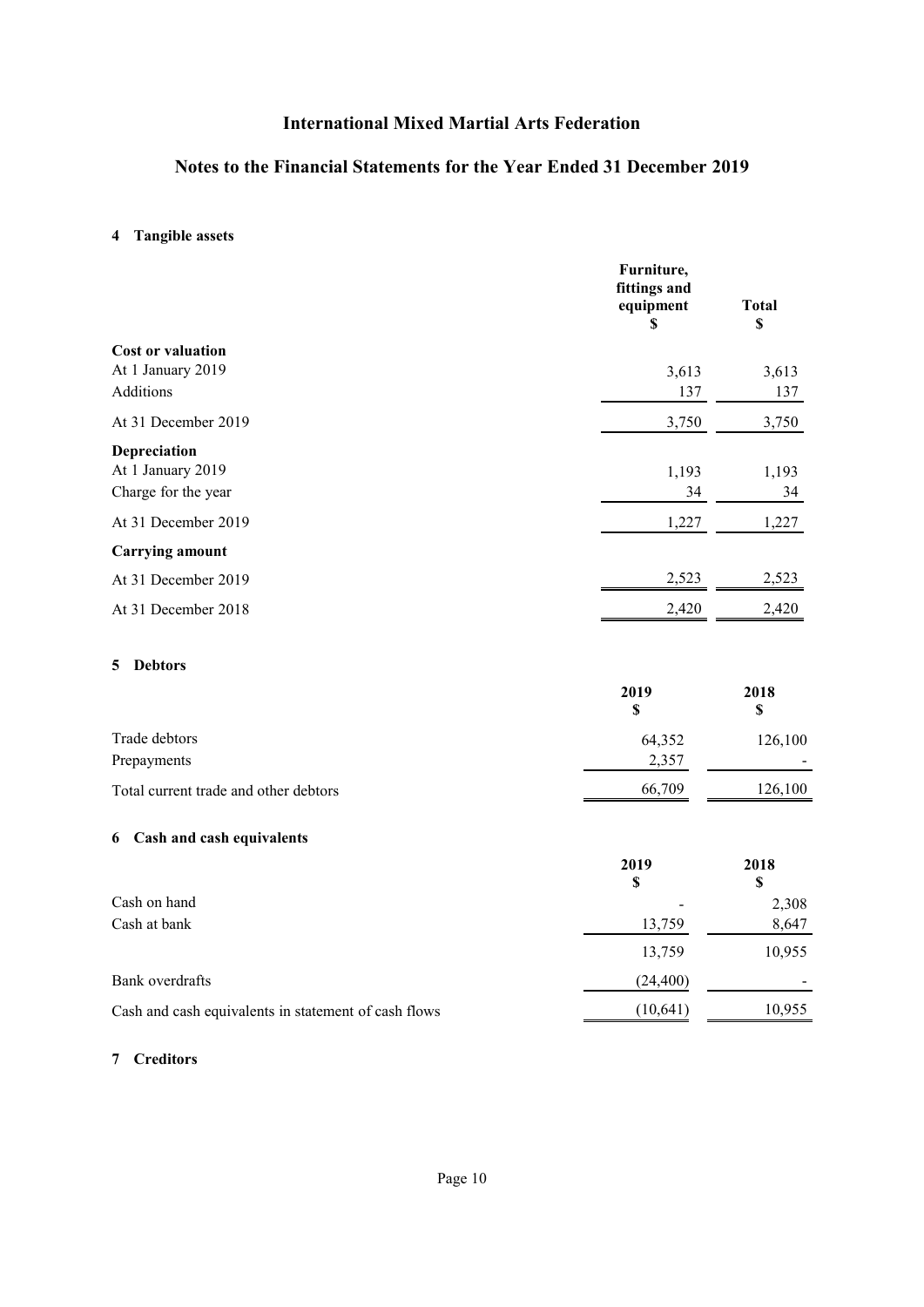### **Notes to the Financial Statements for the Year Ended 31 December 2019**

<span id="page-12-0"></span>

|                                     |             | 2019    | 2018    |
|-------------------------------------|-------------|---------|---------|
|                                     | <b>Note</b> | S       | \$      |
| Due within one year                 |             |         |         |
| Loans and borrowings                | 8           | 24,400  |         |
| Trade creditors                     |             | 350,344 | 466,799 |
| Accrued expenses                    |             | 131,651 | 73,837  |
|                                     |             | 506,395 | 540,636 |
| 8 Loans and borrowings              |             |         |         |
|                                     |             | 2019    | 2018    |
|                                     |             | S       | \$      |
| <b>Current loans and borrowings</b> |             |         |         |
| Bank overdrafts                     |             | 24,400  |         |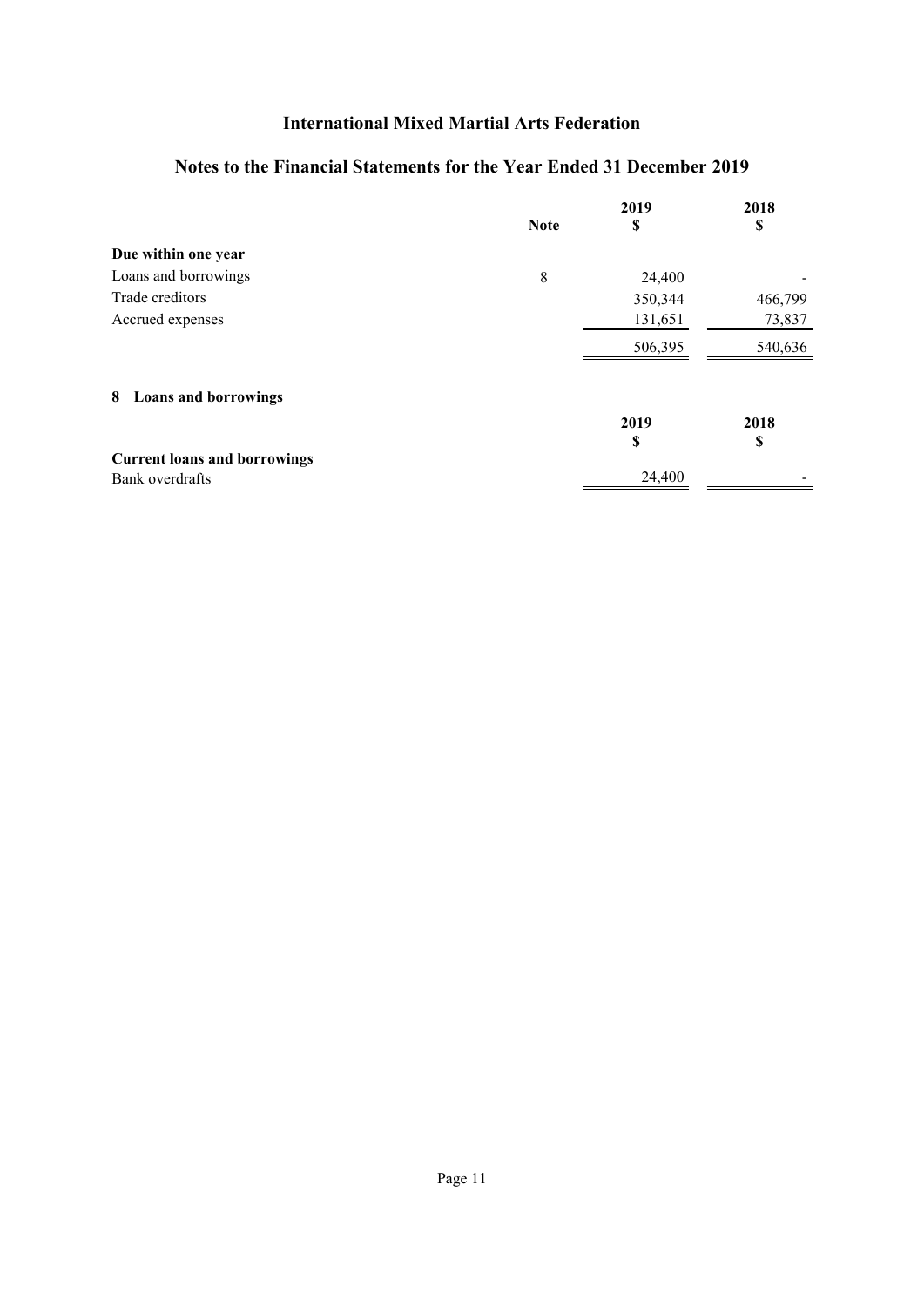### **Detailed Profit and Loss Account for the Year Ended 31 December 2019**

<span id="page-13-1"></span><span id="page-13-0"></span>

|                                                       | 2019<br>S   | 2018<br>\$  |
|-------------------------------------------------------|-------------|-------------|
| Turnover (analysed below)                             | 2,379,701   | 1,760,864   |
| Cost of sales (analysed below)                        | (1,289,669) | (1,046,253) |
| Gross profit                                          | 1,090,032   | 714,611     |
| Gross profit $(\% )$                                  | 45.81%      | 40.58%      |
| Distribution costs (analysed below)                   | (34)        | (784)       |
| <b>Administrative expenses</b>                        |             |             |
| Employment costs (analysed below)                     | (162, 582)  | (100, 850)  |
| Establishment costs (analysed below)                  | (420, 507)  | (217,900)   |
| General administrative expenses (analysed below)      | (508, 623)  | (392, 956)  |
| Finance charges (analysed below)                      | (8,229)     | (4, 719)    |
|                                                       | (1,099,941) | (716, 425)  |
| Operating loss                                        | (9, 943)    | (2,598)     |
| Interest payable and similar charges (analysed below) | (19, 377)   | 27,228      |
| (Loss)/profit before tax                              | (29, 320)   | 24,630      |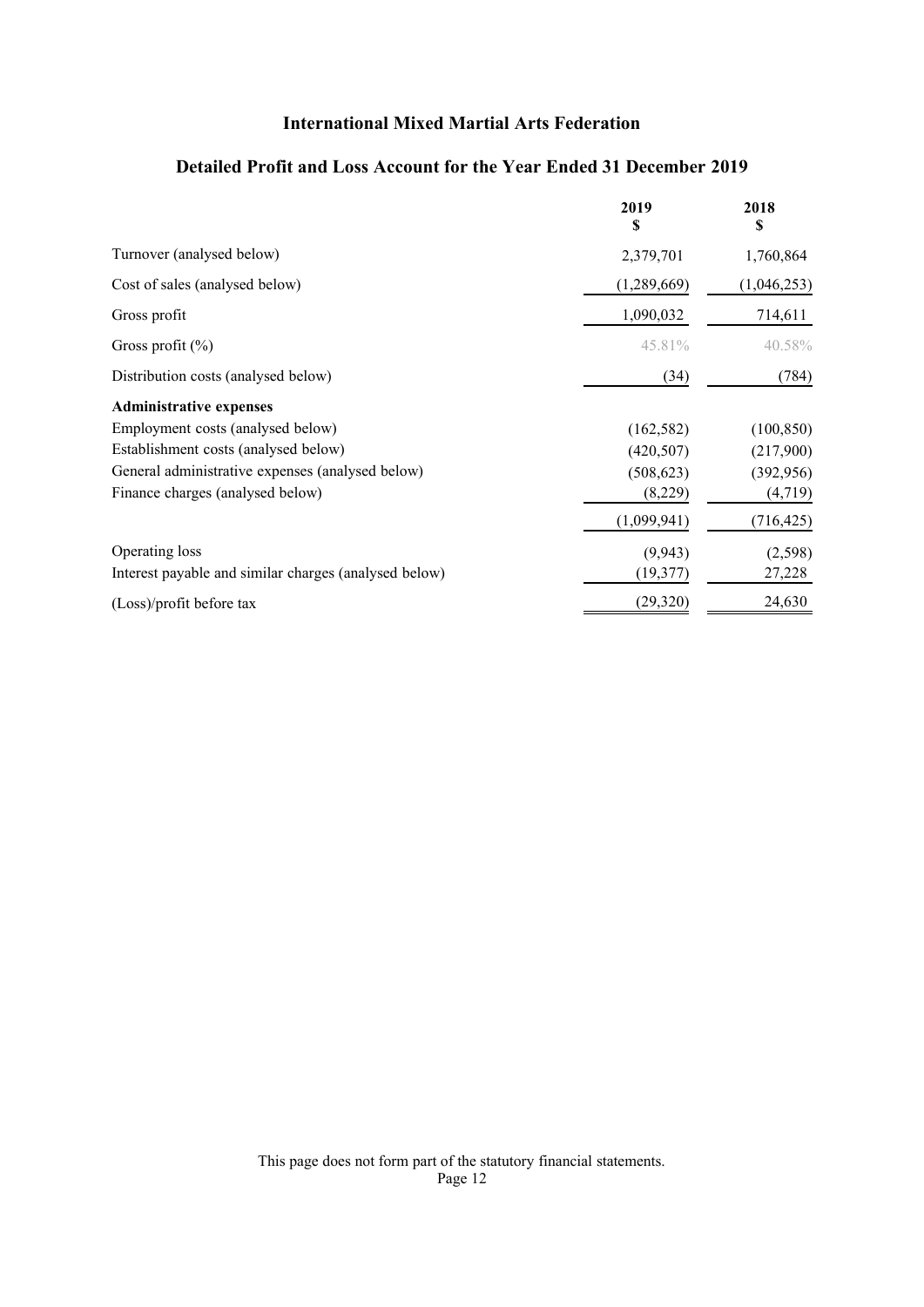### **Detailed Profit and Loss Account for the Year Ended 31 December 2019**

|                                        | 2019<br>\$  | 2018<br>\$  |
|----------------------------------------|-------------|-------------|
| <b>Turnover</b>                        |             |             |
| Sponsorship                            | 1,000,000   | 1,129,037   |
| Championships                          | 998,932     | 487,001     |
| Other Operating Income                 | 74,103      | 38,139      |
| Hosting Rights Fee                     | 306,666     | 106,687     |
|                                        | 2,379,701   | 1,760,864   |
| <b>Cost of sales</b>                   |             |             |
| Presidential Office - Remuneration     | (156, 935)  | (122, 417)  |
| <b>Contractor Costs</b>                | (922, 584)  | (755, 889)  |
| Directors Expenses                     | (210, 150)  | (167, 947)  |
|                                        | (1,289,669) | (1,046,253) |
| <b>Distribution costs</b>              |             |             |
| Depreciation of office equipment       | (34)        | (784)       |
| <b>Employment costs</b>                |             |             |
| Staff training                         | (1,101)     | (5,824)     |
| <b>UK</b> Travel                       | (6, 634)    | (2,210)     |
| Foreign Travel                         | (154, 847)  | (92, 816)   |
|                                        | (162, 582)  | (100, 850)  |
| <b>Establishment costs</b>             |             |             |
| Rent                                   | (19,074)    | (22, 689)   |
| Insurance                              | (4, 383)    | (5,750)     |
| <b>Event Costs</b>                     | (227,067)   | (130, 104)  |
| Venues                                 | (63, 289)   | (20, 698)   |
| Hire of Equipment                      | (58, 458)   |             |
| Physicians and Medical Supplies        | (48, 236)   | (38, 659)   |
|                                        | (420, 507)  | (217,900)   |
| <b>General administrative expenses</b> |             |             |
| Telephone and fax                      | (410)       | (108)       |
| Website Maintenance                    | (1, 492)    | (46)        |
| <b>IT Costs</b>                        | (26, 419)   | (2,739)     |
| Courier services                       | (34, 412)   | (6, 407)    |
| Sundry expenses                        |             | (6,949)     |
| Hotel accommodation - Foreign          | (141, 388)  | (304, 666)  |
| Hotel Accommodation - UK               | (309)       | (2,180)     |
| Advertising                            | (58,004)    | (40, 184)   |
| Accountancy fees                       | (28, 785)   | (8,318)     |
| Consultancy fees                       | (126,391)   | (13, 387)   |
| Legal and professional fees            | (39,685)    | (6,123)     |

This page does not form part of the statutory financial statements.